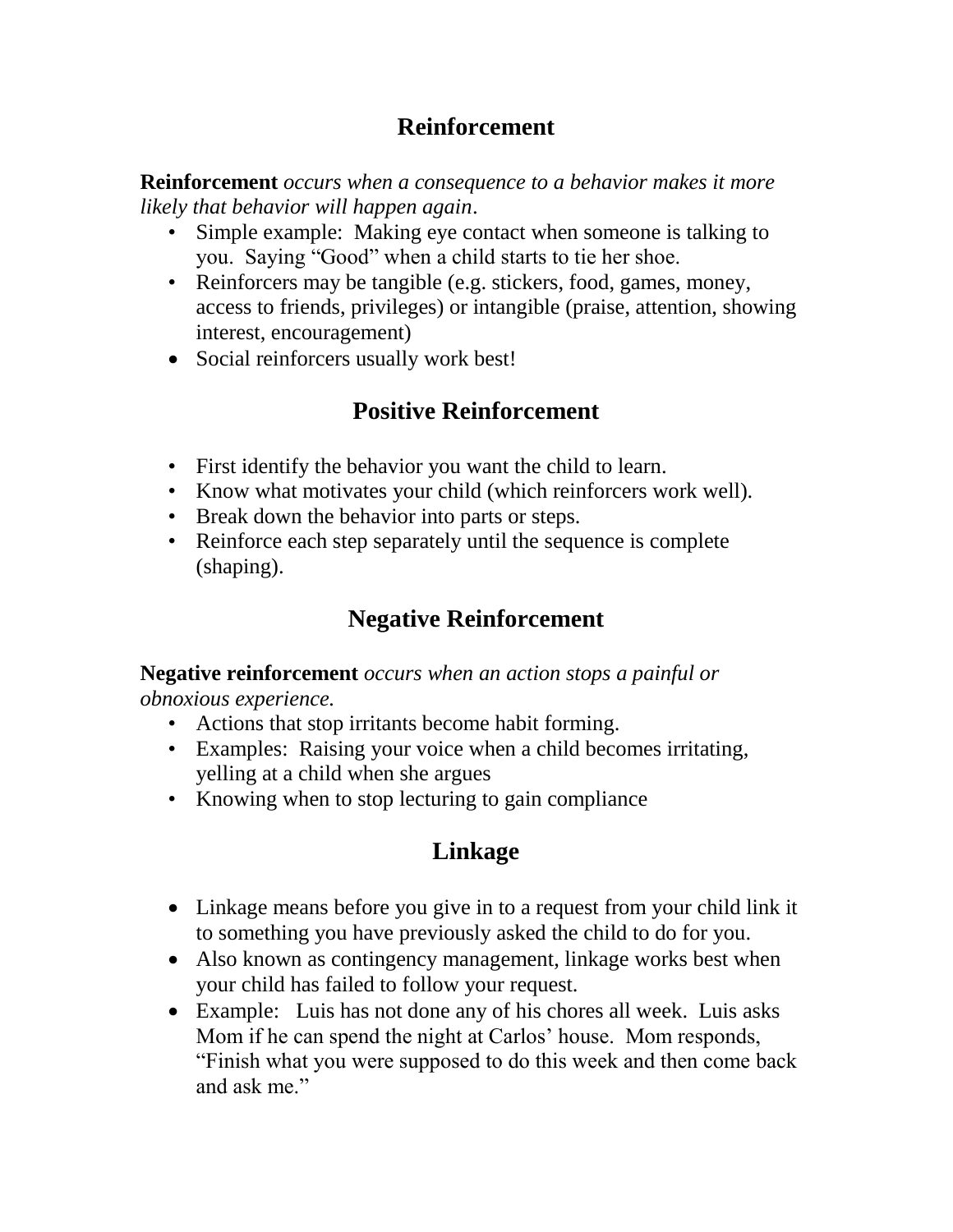### **Punishment**

**Punishment** *is any action that suppresses or dampens a behavior*. Such actions are unpleasant, irritating or painful

- Know what is painful to your child
- Effective punishments include temporarily restricting access to desired activities, persons, or things; menial chores
- Punishment is effective at suppressing unwanted behavior.

### **Problems with Punishment**

- Children build up a tolerance to pain that can cause punishment to escalate to the point of becoming abusive (name-calling, slapping, hitting).
- Its effects are temporary. That is, it stops the child's behavior only briefly, so that the same behavior will crop up again once the punishment is lifted or the punisher is not around.
- Punishment doesn't teach the child any new behaviors.
- Punishment leads to escape conditioning, whereby the child looks for any means to avoid the punishment, which sometimes leads to desperate actions, including aggression..

## **Problems with Grounding**

- Often lasts too long to be effective as a punishment
- Requires much time and effort to enforce.
- Vulnerable to "exceptions" which open the door to arguments.